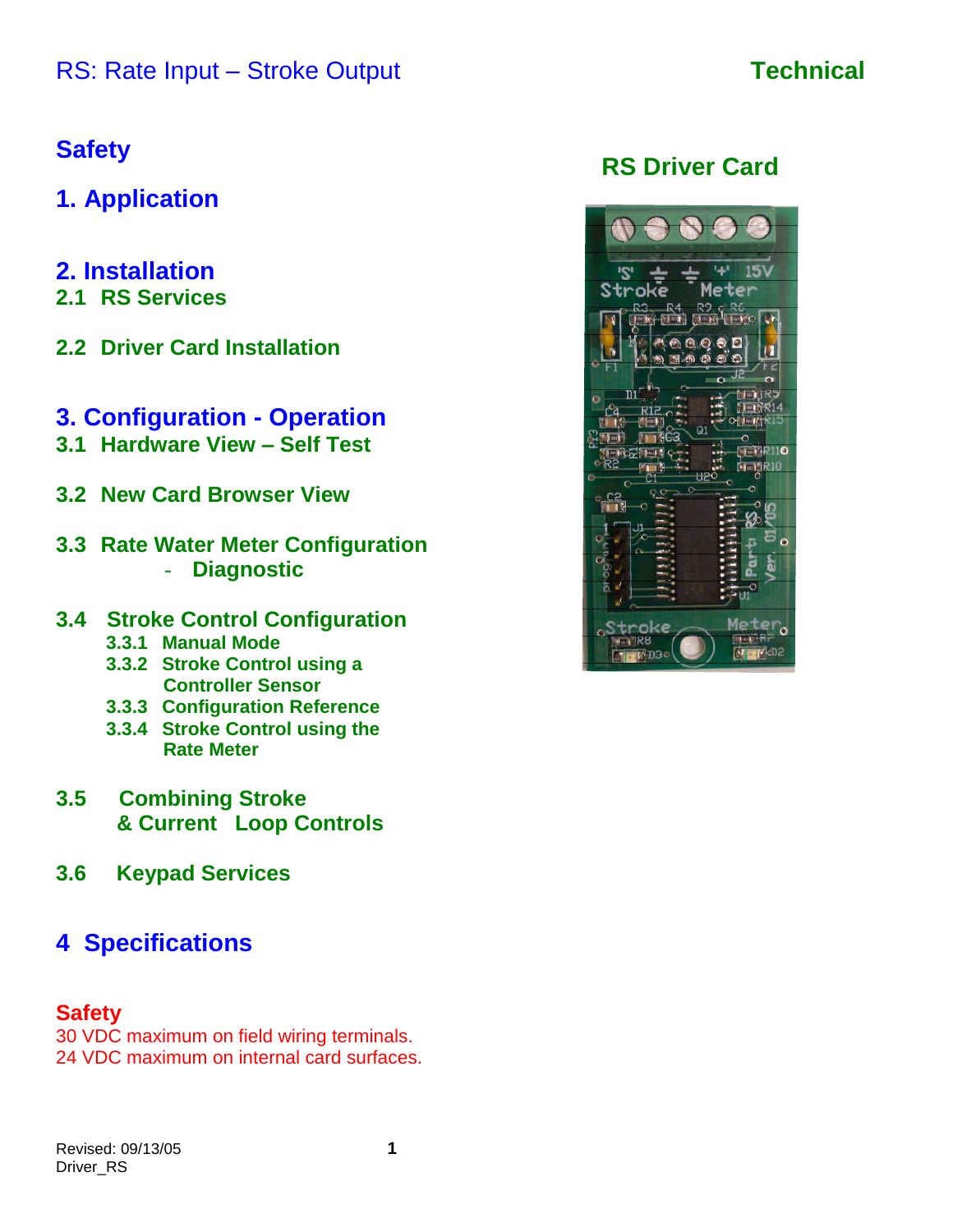# **1. Application**

Solenoid drive chemical pumps are commonly controlled by turning the pump's power AC power ON & OFF. This control method has some limitations when precision feed rate, high turn-down ratio and/or fast response is required.

Most solenoid drive pumps may also be stroke controlled by plugging in the pump and using a stroke control signal to pace the pump. The **RS Driver** card provides a pump stroke control.

The **RS Driver** measures flow rate using a turbine or paddlewheel water meter and may be configured to control the stroke rate of a solenoid drive chemical feed pump based on the measured flow rate.

The **RS Driver** eliminates the delay between measuring a changing flow rate and modifying the feed rate by executing the control calculations in the **RS Driver** card.

Control delays may cause over or under treatment for in-line feed applications where a flow rate meter is pacing a feed pump.

### **Controls:**

1. Proportionately controls the pump based on the measured flow rate. As flow rate increases, pump feed rate strokes/minute increases. This is GPM to SPM; rate-to-volume control typically used for inline feed applications where there is no downstream storage to limit the effect of over & underfeeds

2. Any analog sensor input A..N or manual input may be used to control the pump Strokes/minute. This is proportional control, replacing a 4-20mA controlled pump with a stroke controlled Pump

### **Flexibility:**

The STROKE output may interlocked by any of the controller's digital inputs, turning OFF the pump when the interlock contact set opens.

The STROKE control may be configured to reduce pump output as flow rate or an analog sensor increases in value, reversing the logical sense of the control.

The STROKE output may be used without using the RATE input, allowing you to control the STROKE using a sensor or manual input and to log the total strokes for inventory control.

The flow RATE input may be used independently to measure rate and log volume without using the STROKE output. This function is comparable to RATE-to-VOLUME, but does not require a 4-20mA output water meter & may be used to monitor & log discharge rates.

A user set maximum pump rate scales the STROKE control to fit pumps with maximum rates from 50 to 400 strokes/minute.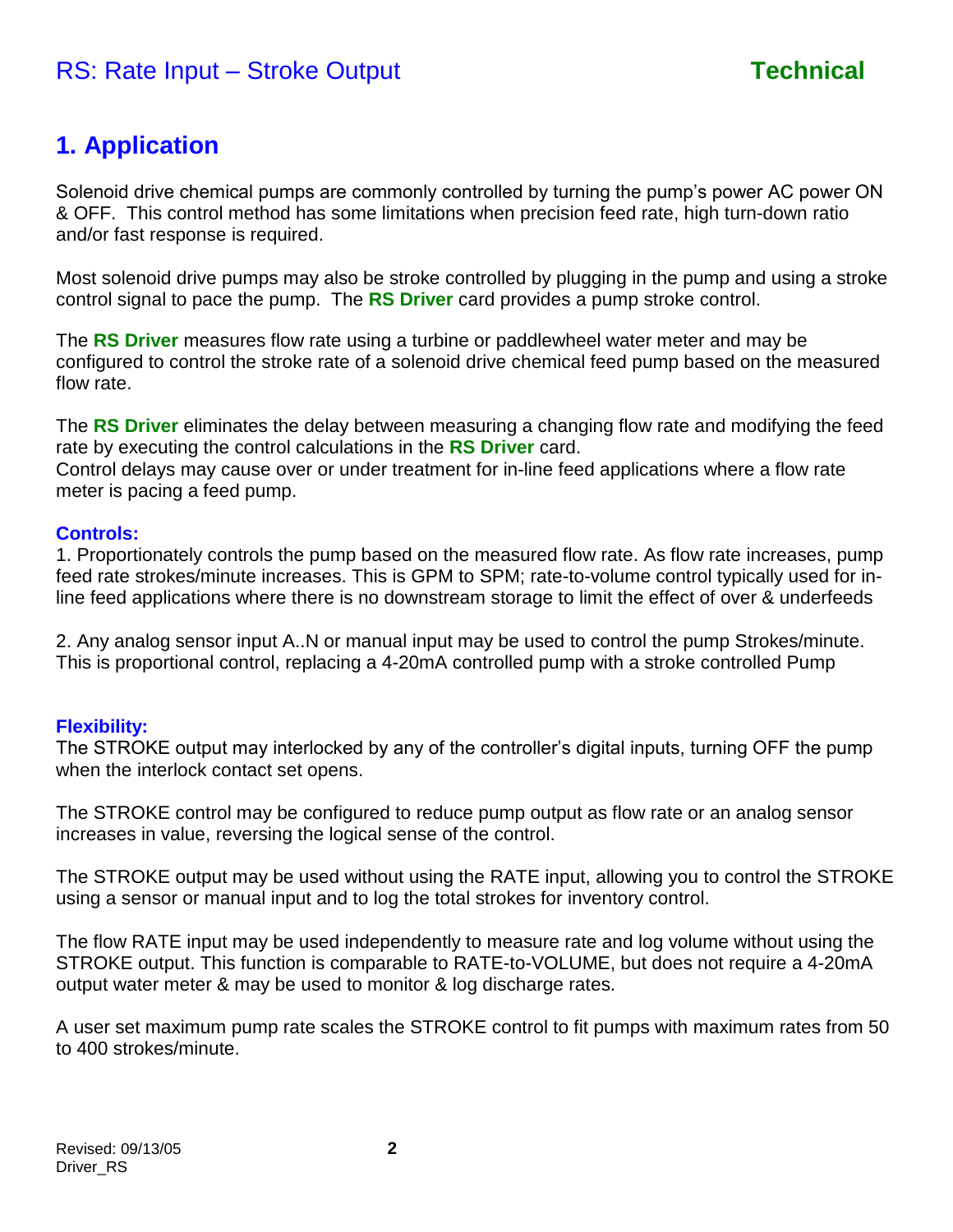# **2. Installation**

## **2.1 RS Services**

### **Control Source:**

Users may set any of the controllers enabled sensor's A..N or the value of the control equation on Relays 1..10 to control the pump Stroke rate including the **RS Driver** meter rate input

### **Setpoints:**

Users set the MAXIMUM & OFF setpoints.

At MAXIMUM the pump is at the Pump Maximum stroke rate. At OFF the stroke rate is zero & the pump is off. Example A:  $MAX = 150$  GPM, OFF = 0 GPM,  $\cdot$  Example B:  $MAX = 8.22pH$ , OFF = 7.85pH

### **Pump Maximum**

User set mechanical maximum varies with pump type and manufacturer from 50 to 400 strokes/minute.

### **Interlock**

User set from one to four dry contact inputs 'AND'ed or 'OR'ed. Open contact sets stop chemical feed, setting stroke rate to zero.

### **Auto-Manual**

User switched between modes. Manual mode sets %ON from 0..100%. Retains setpoints and interlocks on return to Auto mode.

### **Stroke Logging & Display**

Strokes may be logged to a user selected water meter input O..Z. The O..Z meter may be calibrated in mL or fractional gallons/stroke for usage tracking and alarms. Current stroke rate is displayed by the controller as a percentage of the pump maximum. On-card visual indicator of each stroke.

### **Meter Rate Logging & Display**

The measured rate is logged by the controller and can be converted to a volume and logged to a water meter O..Z. On-card visual indicator of each meter pulse.

### **Alarms:**

- 1. Alarms on Pump Disconnected. Detects both an unplugged pump and disconnected STROKE control wiring. Pumps that are controlled by switching the power ON/OFF cannot detect an unplugged pump.
- 2. The power to three wire meters is thermally fused. If a meter wiring short or miswiring trips the fuse, the controller would alarm, informing the user of the wiring fault. The alarm clears automatically when the wiring fault is corrected.
- 3. Stroke rate = 0, pump off if controller- RS card communications interrupted for more than 6 seconds.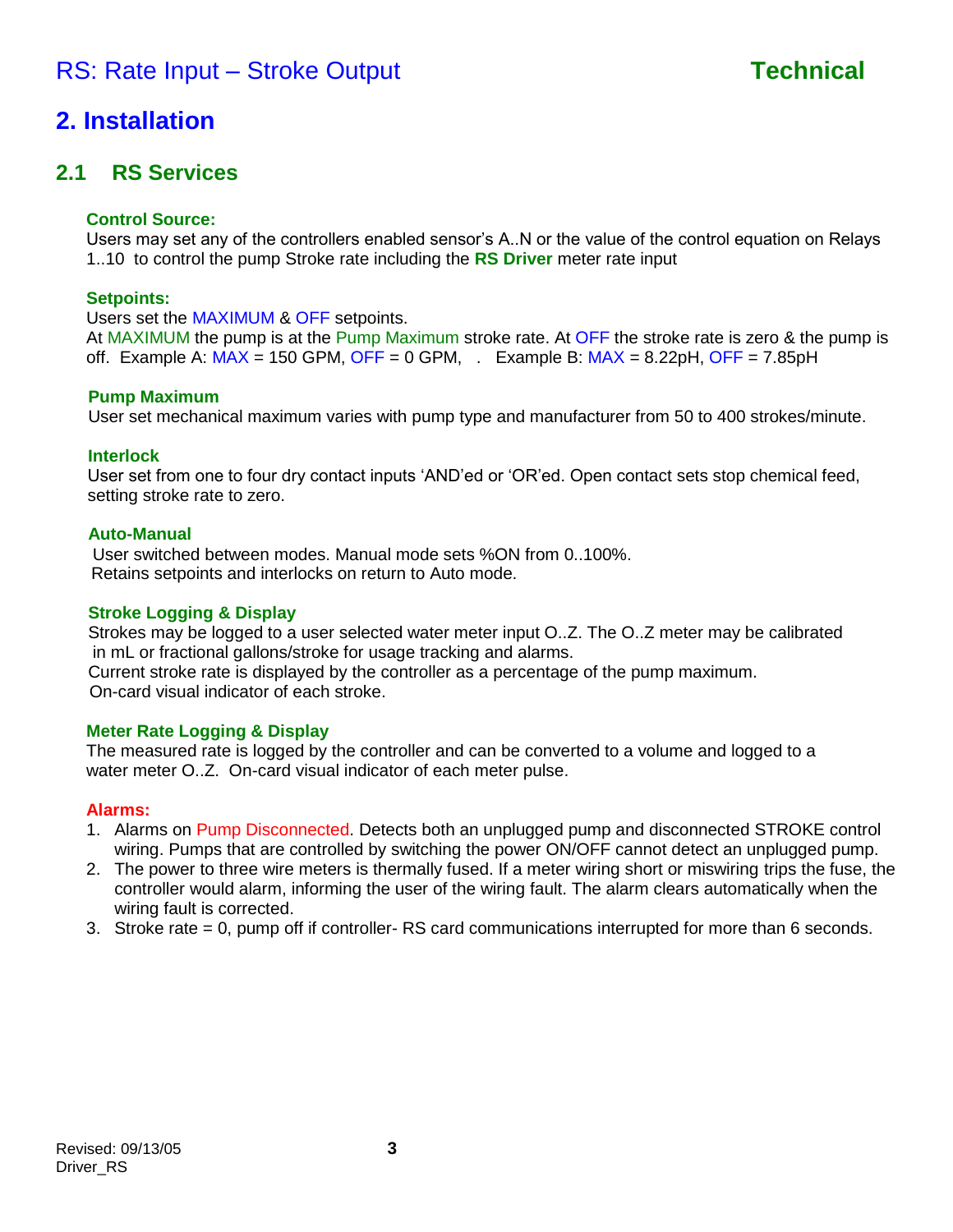## **2.2 Driver Card Installation**

- 1. Unplug or turn OFF the controller AC power.
- 2. RS Drivers may be installed in any of the M7 or M14 dual driver card slots. Do not install the RS driver in the 'G' slot of an M7 controller.
- 3. Turn ON the controller after installing the RS Driver and the controller will auto-configure, displaying both the assigned RATE Input A..N and STROKE Output C1 to C8, on the LCD display and browser.
- 4. Cable the chemical feed pump and water meter. Caution: Do not install meter or pump cables in the same conduit as AC power wiring. Disconnect a non-functioning turbine or paddlewheel. Damage to the water meter may occur if mis-wired.



### Technical Notes:

- 1. The meter **'+'**terminal is pulled up to 5VDC by 10K, limiting the meter signal current to 0.5mA.
- 2. The pump **'S'**terminal is an open drain FET, thermally fused at 50mA, identical in operation to an open collector transistor.
- 3. The **15V** supply is unregulated & provides from 15 to 20VDC, thermally fused at 50mA.
- 4. The ground terminals are connected to controller common and electrical ground via the controller's AC power cord.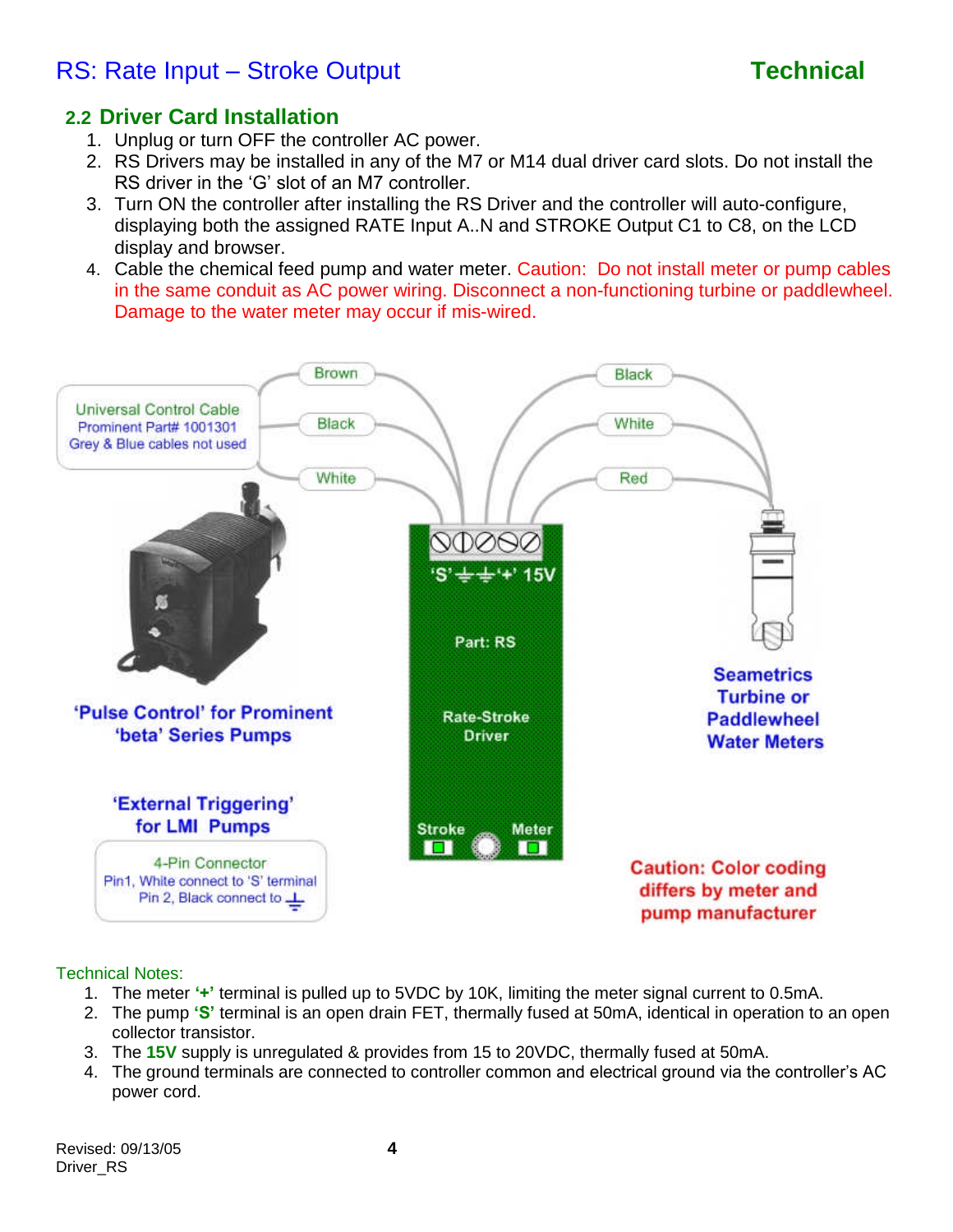# **3. Configuration - Operation**

## **3.1 Hardware View –Self Test**

Rate-Stroke cards can be used to self-verify by connecting the stroke output into the water meter input. Placing the Stroke control into MANUAL mode allows you to set the Strokes/Minute and the Maximum pump strokes/minute. The Rate meter input converts the stroke rate into gallons or liters per minute.

Every time the **STROKE** LED turns ON, the **METER** LED turns ON indicating a measured pulse.



**Indicating LEDs**

## **Meter LED Note:**

Meter pulse rates over 25 pulses/sec or 1500 pulses/minute cannot be followed on the Meter LED. Above 25 pps the eye cannot follow the LED ON/OFF switching and the LED appears dim, typically at 50% of the brightness of the Stroke LED.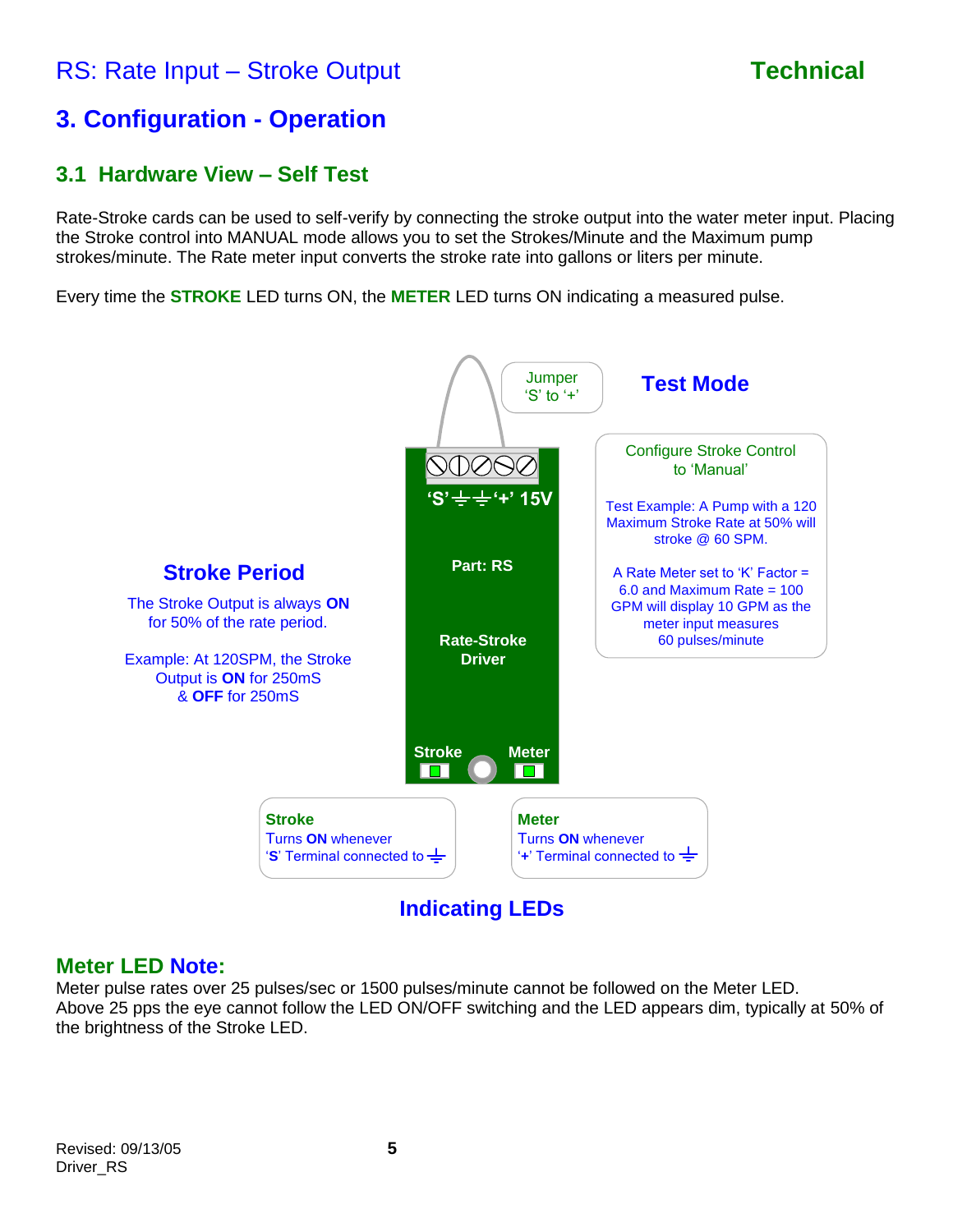## **3.2 New Card Browser View**

Rate-Stroke cards have a stroke control output (**C1** in this example) and a Rate water meter input ( **B** in this example)

The browser view and LCD display will automatically reconfigure to show both stroke output and meter input.

Stroke outputs are assigned to any available output C1 through C1, sharing this space with 4-20mA outputs cards.

| 06:47:36 2005-04-06                            | <b>Alarm</b> | User No.1<br>Refresh       |  |  |
|------------------------------------------------|--------------|----------------------------|--|--|
| <b>Sensors &amp; Controlled Outputs</b>        |              |                            |  |  |
| O: Feedwater                                   | 0            | gal                        |  |  |
| 1: Chemical Pump                               | <b>OFF</b>   | 10.0<br>minutes            |  |  |
|                                                |              |                            |  |  |
| <b>Monitoring Sensors</b>                      |              |                            |  |  |
| <del>Sensor</del> Input Aڪسنبھ                 | 0.00         |                            |  |  |
| B: Rate meter                                  | 3            | gpm                        |  |  |
| <del>Sendensate</del> Cond.                    | 26.5         | ℡                          |  |  |
| Ctasm Deadustion                               | 18500        | Rate Water Meter           |  |  |
| Rate Water Meter                               | 0            | part of Rate-Stroke<br>gr  |  |  |
| are inputs AN                                  | 0            | gaī                        |  |  |
| T: Operate Interlock                           | OFF.         | minutes<br>00              |  |  |
|                                                |              |                            |  |  |
| <b>Unused, Uncontrolled Outputs</b>            |              |                            |  |  |
|                                                | OFF.         | minuton<br>0.0             |  |  |
| <b>Stroke Controls</b><br>are outputs C1 to C8 | OFF.         | Pump Stroke control<br>0.0 |  |  |
|                                                | OFF.         | part of Rate-Stroke<br>0.0 |  |  |
| <del>Relay o</del> utput 5                     | OFF          | കി<br>minutes              |  |  |
| C1: Stroke Output C1                           | 96.0         | spm                        |  |  |
| <del>S2: 4.</del> 20mA Output C2               | 8.0          | ₩                          |  |  |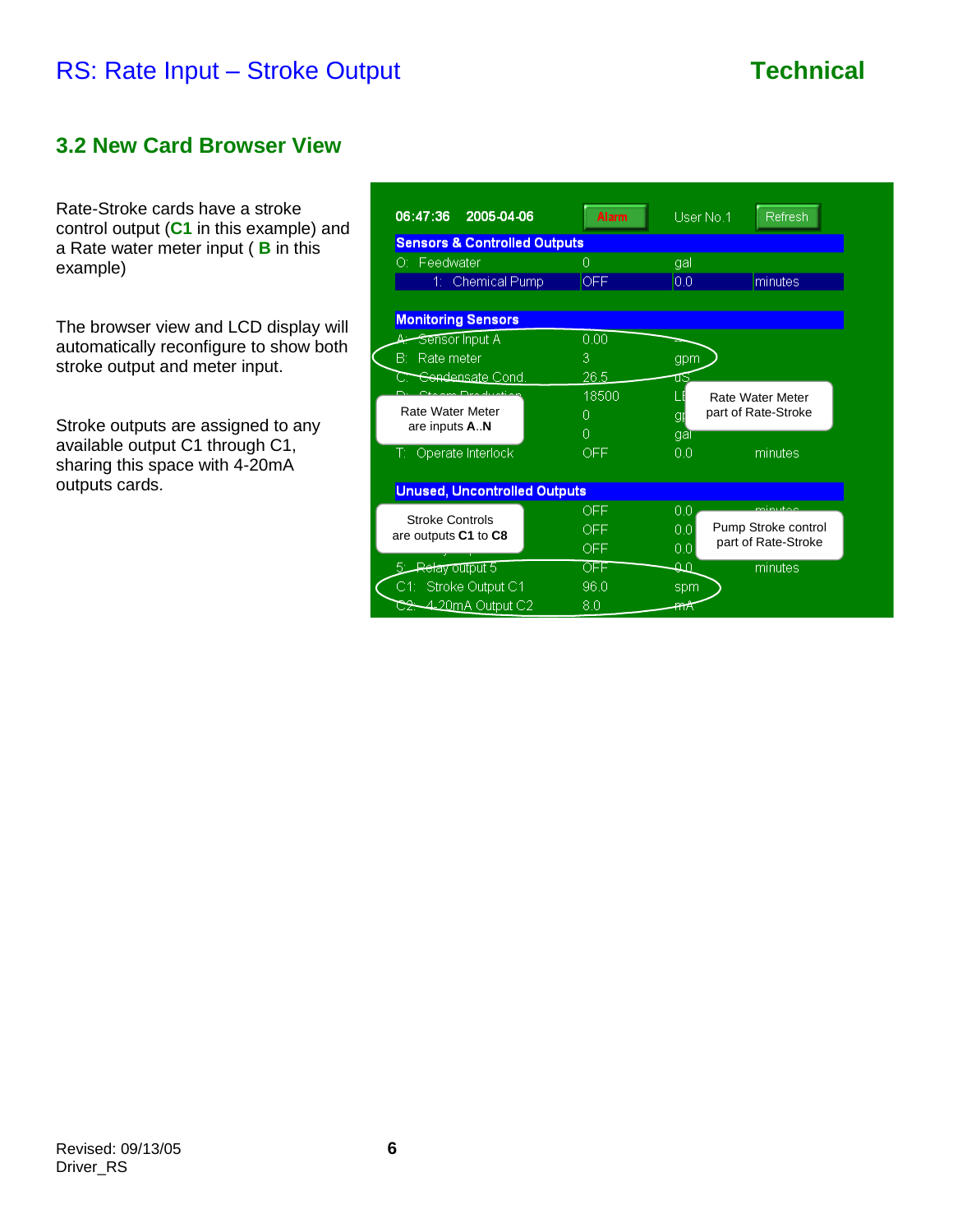## **3.3 Rate Water Meter Configuration - Diagnostic**

The Rate meter input may be used to control the Stroke rate, unused and/or used to control another pump or relay.

The flow rate measured by the meter may be converted to volume using **Rate-to-Volume** compensation and logged by one of the controller's water meter inputs.

Use the Diagnostic page to monitor a varying flow rate in real time.

The RS Driver uses the meter 'K' factor to convert the measured meter pulse to a flow rate in GPM or LPM.

The RS Driver provides a voltage proportional to meter flow rate scaled to the user set **Max. Rate.**



| <b>Diagnostic</b>               |                       |                |                                              |  |
|---------------------------------|-----------------------|----------------|----------------------------------------------|--|
|                                 | <b>B</b> : Rate meter |                |                                              |  |
|                                 | Sensor Location       | B              | Current value of water<br>meter at input 'B' |  |
|                                 | Input card type       | Rate-to-Stroke |                                              |  |
|                                 | <b>Current State</b>  | Operational    |                                              |  |
|                                 | Displayed Value       | 24.30          | gpm                                          |  |
|                                 | Period Maximum        | 48.49          | gpm                                          |  |
|                                 | Period Minumum        | $-0.00$        | gpm                                          |  |
|                                 | Period Average        | 3.36           | gpm                                          |  |
|                                 | Sample size           | 773            |                                              |  |
|                                 | Current Period        | 57             | minutes                                      |  |
|                                 | Log Period            | 60             | minutes                                      |  |
|                                 | Compensation          | <b>None</b>    |                                              |  |
| 110% to 125%                    | Measured Level        | 297.8          | Card ID level<br>mV<br>50mV +/-10mV          |  |
| of maxium expected<br>flow rate | 'K' Factor            | 5.00           |                                              |  |
|                                 | Max. rate             | 200.00         | gpm                                          |  |
|                                 | Input card ID         | 50             | mV                                           |  |
|                                 |                       |                |                                              |  |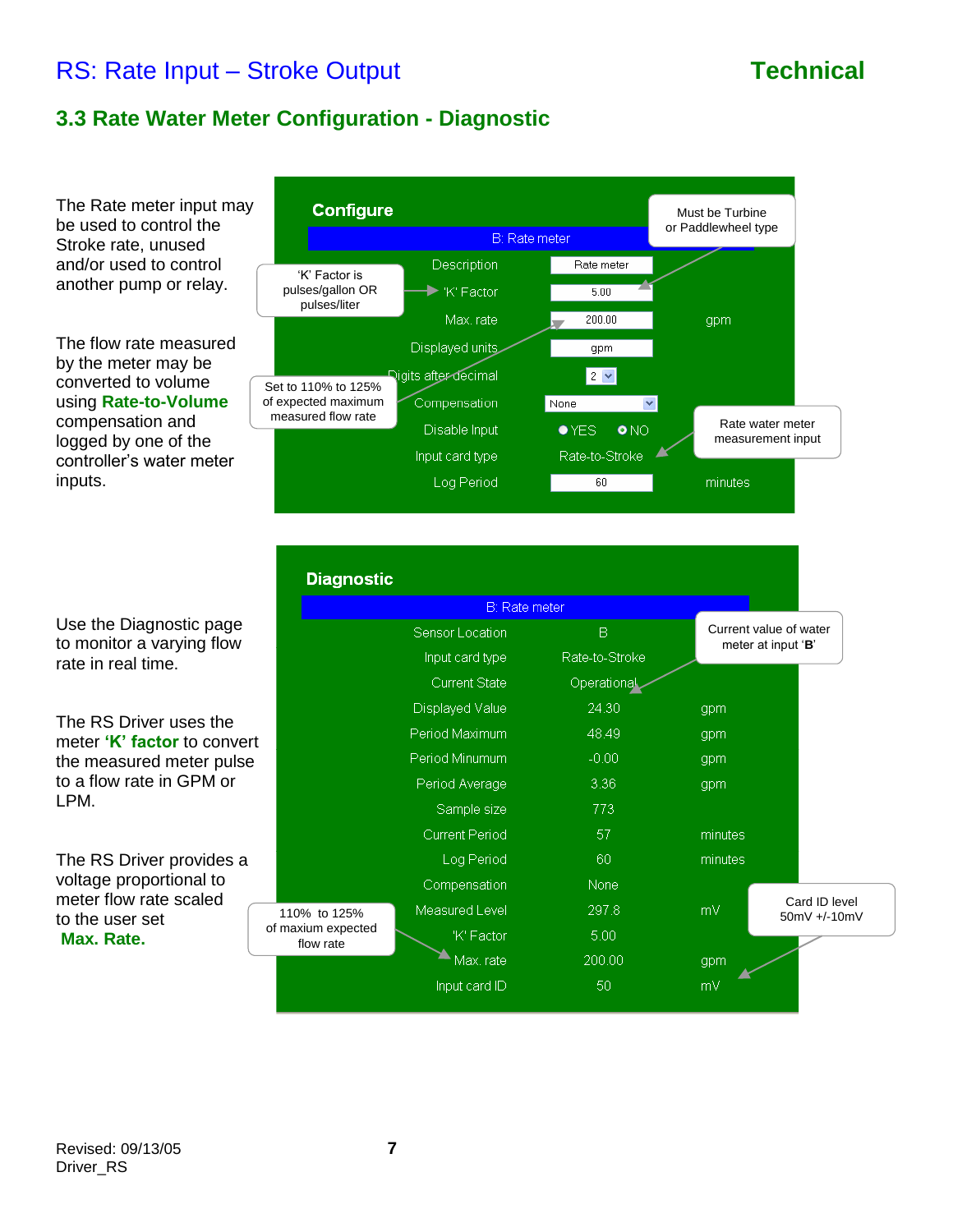## **3.4 Stroke Control Configuration**

### **3.3.1 Manual Mode**

Stroke controls default when first installed to manual control at zero spm with a Maximum Pump rate of 60 spm.

Set the Maximum Pump spm correctly for your pump type before connecting the pump stroke control cable.

'Inventory Location' logs the number of pump strokes. If you calibrate the logging meter for the volume/stroke or the number of strokes/gallon, the meter will log the pumped volume.

Meter volume occurs in both Manual & Auto modes.

Stroke outputs are assigned to any available output C1 through C1, sharing this space with 4-20mA output cards.

The **Diagnostic** page shows both the current manual setting and the resulting pump stroke rate.



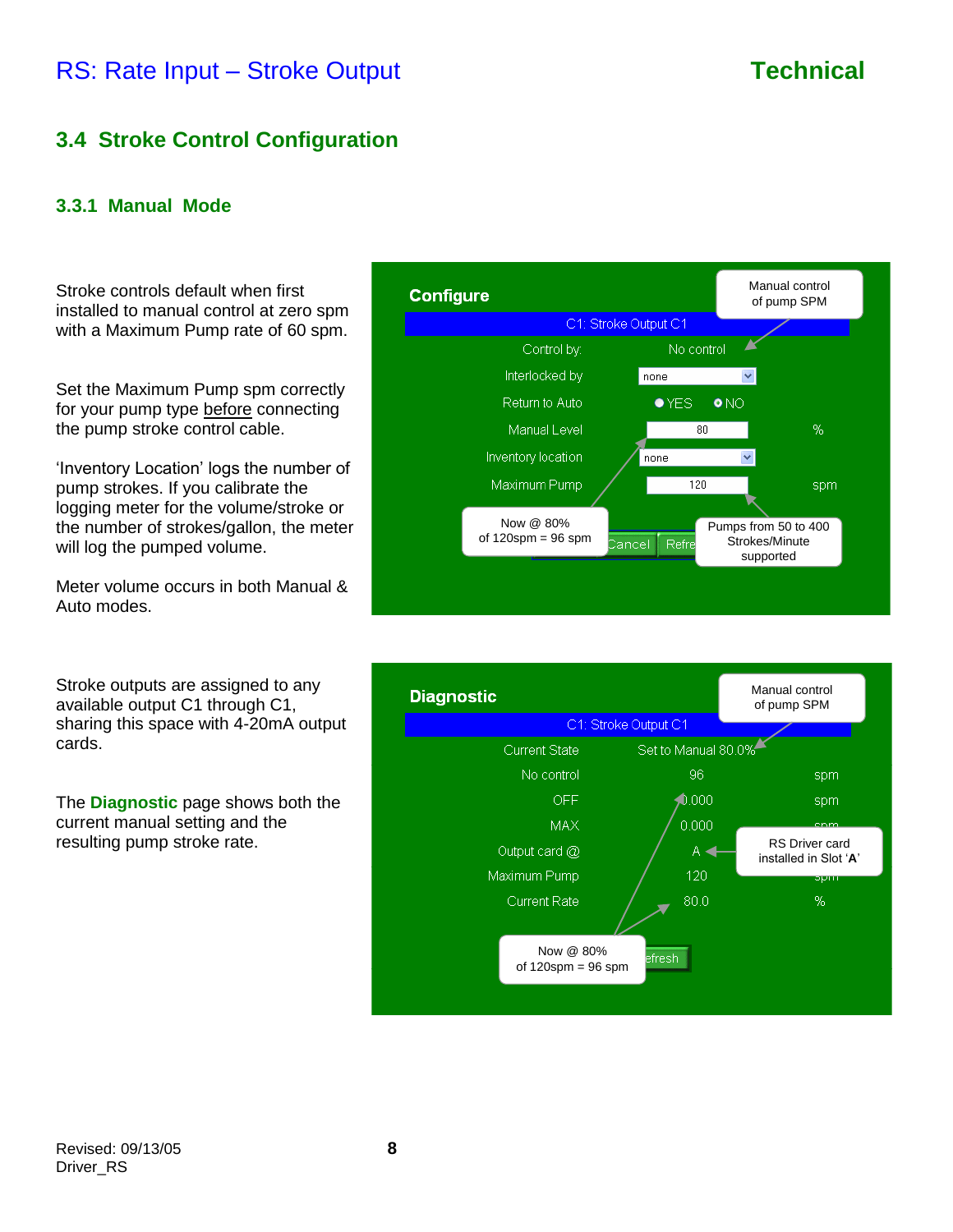### **3.3.2 Stroke Control using a Controller Sensor**

And single sensor analog sensor or the control value of any relay may be used to control the pump stroke rate.

Use of the Rate meter to control the stroke rate is detailed in section **3.3.4.**

Stroke control may be interlocked with from one to four of the controller's dry contact inputs. When the contact set opens, the pump spm is set to zero, turning the pump OFF

The **Diagnostic** page provides the information required to confirm stroke control.

The RS Driver card sends the actual pump strokes to the controller where they may be converted to volume and logged on one of the controller meter inputs as the pumped volume.

If you calibrate the volume logging meter as a Turbine meter with the 'K Factor equal to Strokes/Gallon OR Strokes/Liter, the meter will then log Gallons or Liters



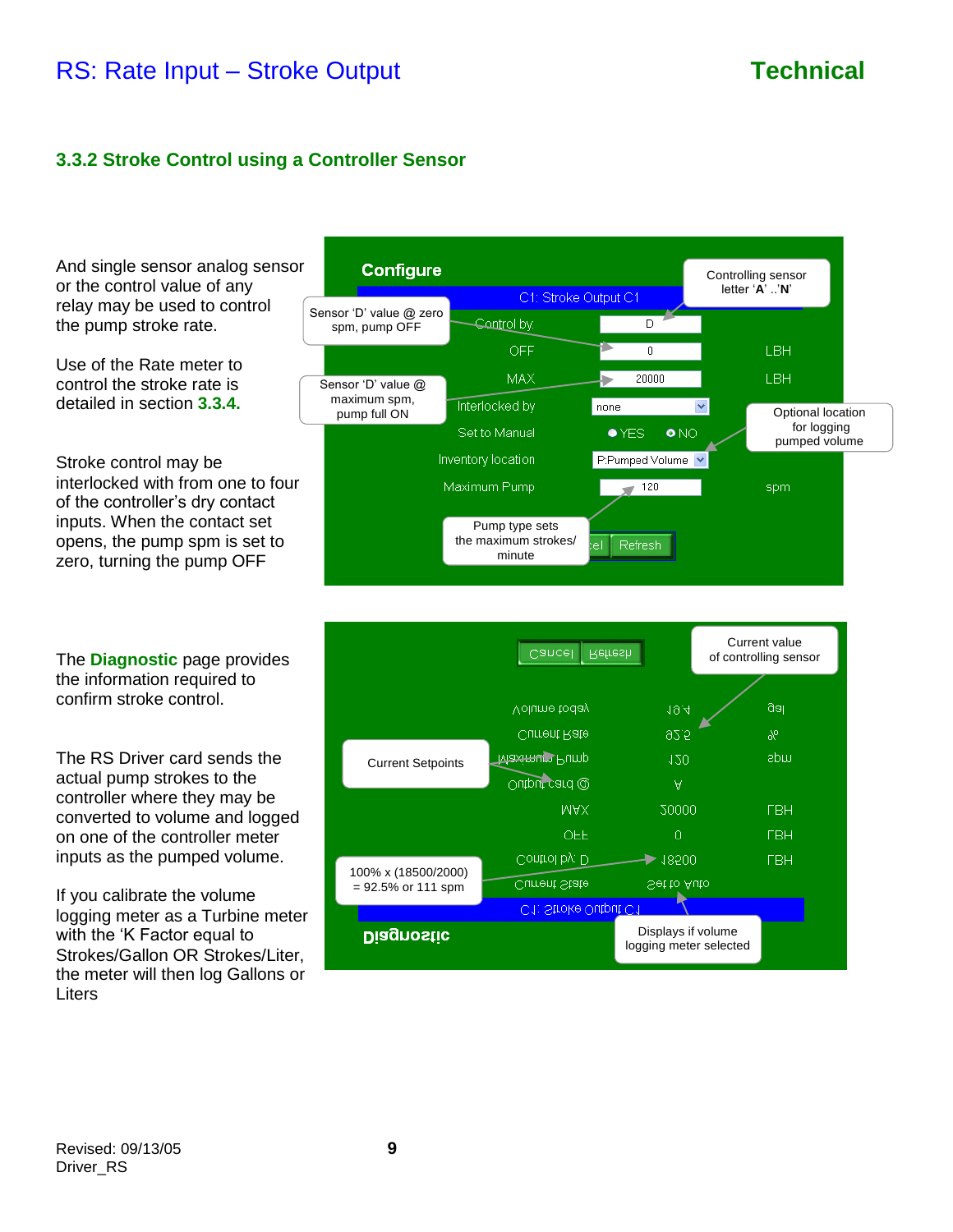### **3.3.2 Stroke Control using a Controller Sensor continued**

The browser view automatically reflects the pump stroke control by a controller sensor.

In this example the Rate water meter part of the RS Driver card is not used for pump stroke control

| 06:49:48 2005-04-06                     | <b>Alarm</b> | User No.1  | Refresh |                                                                                      |  |  |
|-----------------------------------------|--------------|------------|---------|--------------------------------------------------------------------------------------|--|--|
| <b>Sensors &amp; Controlled Outputs</b> |              |            |         |                                                                                      |  |  |
| D: Steam Production                     | 18500        | <b>LBH</b> |         | View automatically<br>changes to show status<br>of sensor and pump<br>stroke control |  |  |
| C1: Stroke Output C1                    | 111.0        | spm        |         |                                                                                      |  |  |
|                                         |              |            |         |                                                                                      |  |  |
| O: Feedwater                            | n            | gal        |         |                                                                                      |  |  |
| 1: Chemical Pump                        | <b>OFF</b>   | 10.0       | minutes |                                                                                      |  |  |
|                                         |              |            |         |                                                                                      |  |  |
| <b>Monitoring Sensors</b>               |              |            |         | Rate meter not used for<br>ontrol                                                    |  |  |
| A: Sensor Input A                       | 0.00         | ---        |         |                                                                                      |  |  |
| B: Rate meter                           | 3            | gpm        |         |                                                                                      |  |  |
| C: Condensate Cond.                     | 26.5         | πS         |         |                                                                                      |  |  |
| F: Rate meter                           |              | apm        |         |                                                                                      |  |  |

### **3.3.3 Configuration Reference**

### **Maximum Stroke Rate**

The maximum stroke rate varies with pump manufacturer and model. The controller scales stroke rates from zero SPM to the user set Maximum SPM. **Example:** A Maximum Stroke Rate of 200 SPM and a manual control setting of 40%, controls the pump at 80 spm.

### **Maximum Stroke Rate Range**

The maximum stroke rate must be as least 50 SPM and cannot exceed 400 SPM.

An 'Out of Range' error message occurs if you enter a value outside the 50..400 SPM range.

### **Operator Errors**

If you set the Maximum Stroke Rate less than the actual rate for your pump, then you will not be able to deliver the pump's rated output.

If you set the Maximum Stroke Rate greater than the pump rating, pump operation will vary with pump vendor. The pump may stall, delivering no chemical OR is may be limited by the pump firmware to a maximum rate.

In either case, you will not have linear control across the full feed range of the pump.

Do not set the Maximum Stroke Rate higher than the maximum SPM for your pump!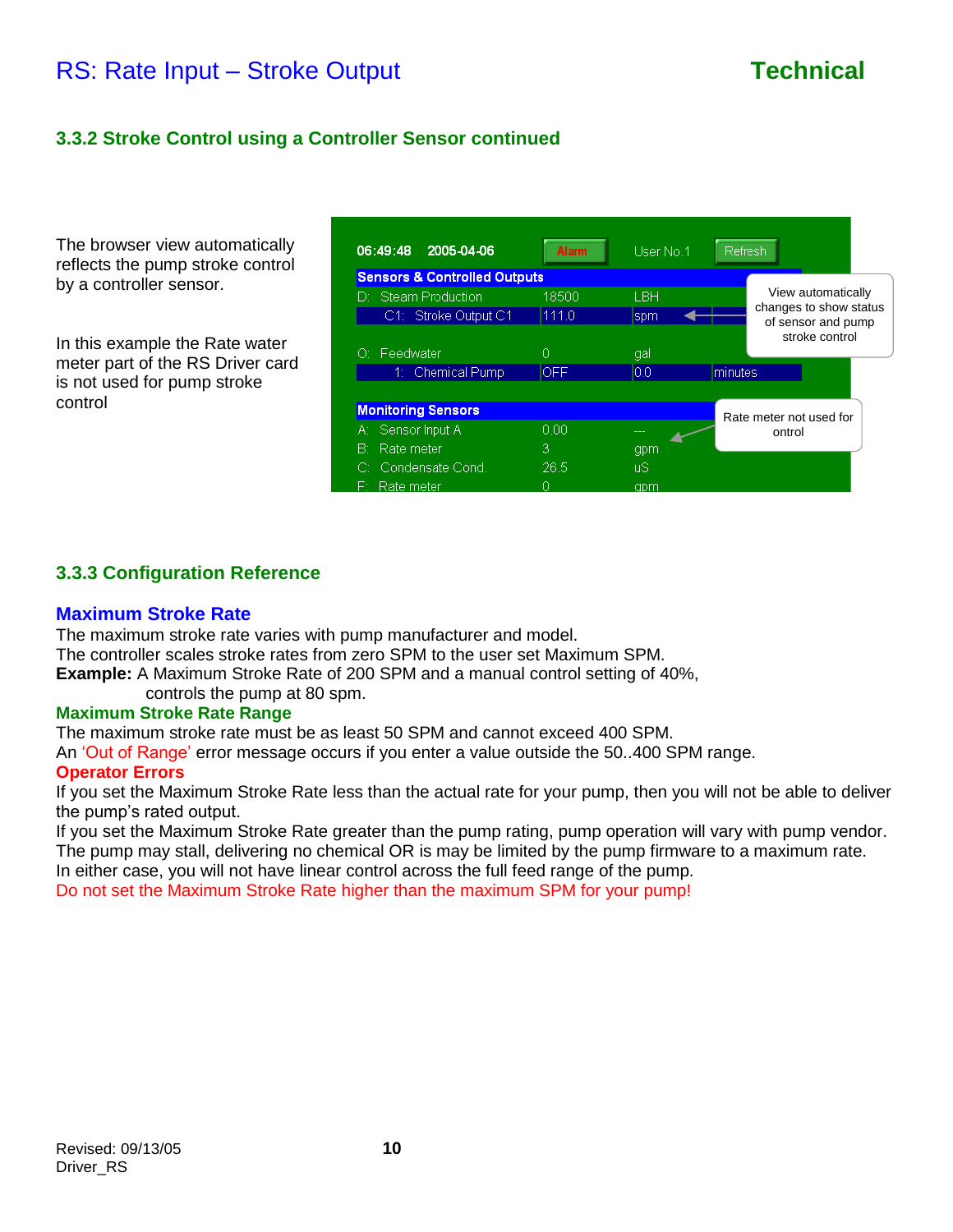### **3.3.3 Configuration Reference continued**

### **OFF Setpoint**

The controller sets to pump to 0 SPM at the OFF Setpoint.

### **OFF Setpoint Range**

If you are using the Rate, Water meter input of the RS Driver card, the controller forces the control range to be between 0 & 1000GPM or 1000LPM. An 'Out of Range' error message occurs if you enter a value outside the 0..1000 range.

There are no limits on the OFF Setpoint range if you are using any other analog sensor for control of SPM.

### **OFF Setpoint less then Maximum Setpoint**

You would typically set OFF setpoint less than the Maximum setpoint. **Example:** Control using a Rate water meter on the RS driver. OFF = 0GPM, Maximum = 100GPM. At zero GPM, pumps at 0 SPM

At flow rates of 100 GPM & higher, pumps @ Maximum SPM. Between 0 & 100 GPM, pump SPM is proportional to rate, increasing as the flow rate increases.

### **OFF Setpoint greater then Maximum Setpoint**

You can set the OFF setpoint greater than the Maximum setpoint. **Example:** Control using a temperature sensor. OFF = 100F, Maximum = 50F

At temperatures of 100F & higher, pumps at 0 SPM At temperatures of 50F & lower, pumps @ Maximum SPM.

Between 100F & 50F, pump SPM is proportional to temperature, increasing as the temperature falls.

### **Maximum Setpoint**

The controller sets to pump to Maximum Stroke Rate SPM at the Maximum Setpoint.

### **Maximum Setpoint Range**

If you are using the Rate, Water meter input of the RS Driver card, the controller forces the control range to be between 0 & 1000GPM or 1000LPM. An 'Out of Range' error message occurs if you enter a value outside the 0..1000 range.

There are no limits on the Maximum Setpoint range if you are using any other analog sensor for control of SPM.

### **Maximum Setpoint greater then OFF Setpoint**

You would typically set Maximum setpoint greater than the OFF setpoint. **Example:** Control acid feed using an pH sensor. OFF = 7.50pH, Maximum = 7.55.

At 7.50pH, pumps at 0 SPM

At pH's of 7.55 & higher, pumps @ Maximum SPM.

Between 7.50pH & 7.55pH, pump SPM is proportional to pH, increasing as the pH increases.

### **OFF Setpoint greater then Maximum Setpoint**

You can set the OFF setpoint greater than the Maximum setpoint.

**Example:** Control oxidant using an ORP sensor. OFF = 250mV, Maximum = 240mV.

At ORP's of 250mV & higher, pumps at 0 SPM

At ORP's of 240mV & lower, pumps @ Maximum SPM.

Between 250mV & 240mV, pump SPM is proportional to ORP, increasing as the ORP decreases.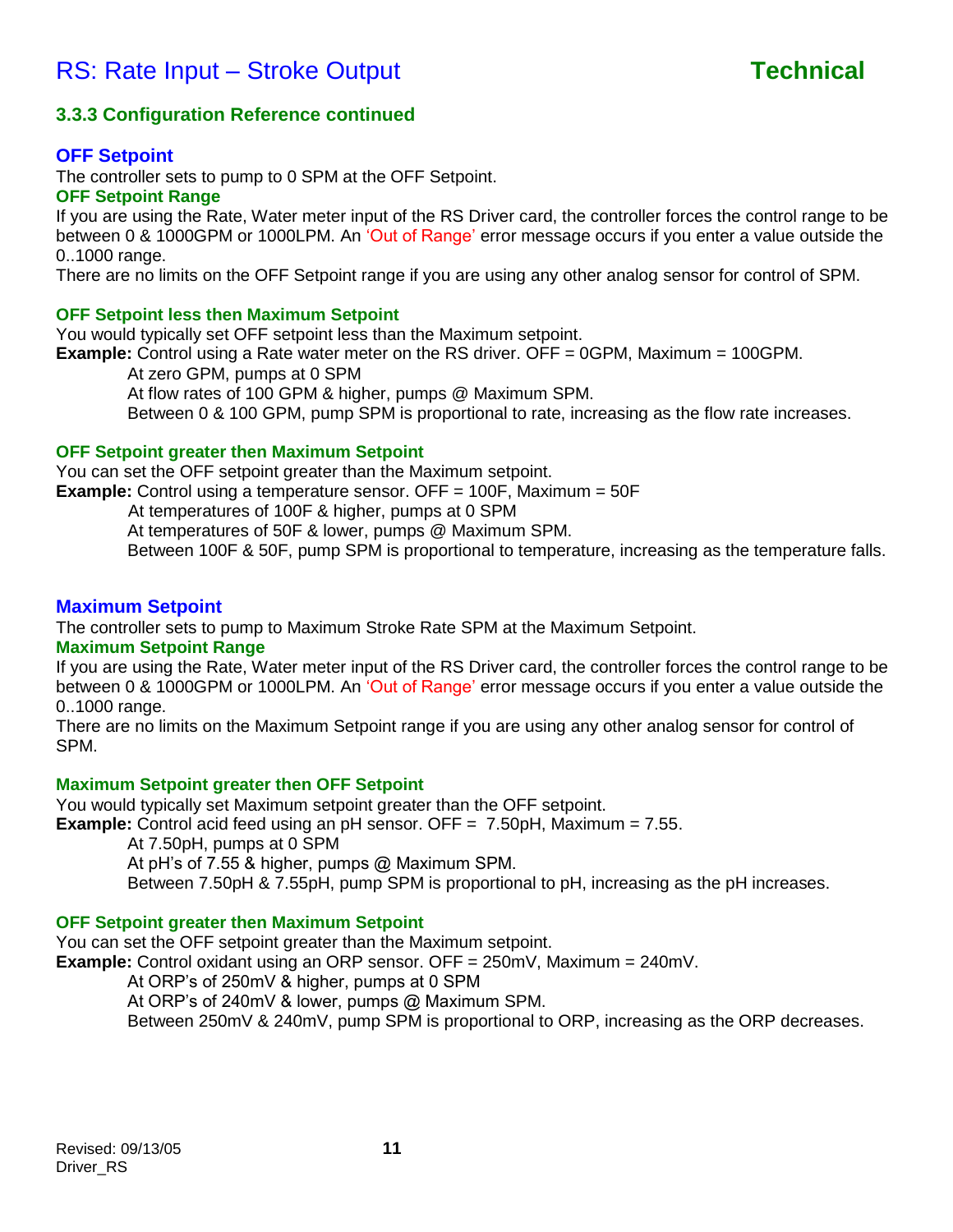

### **3.3.3 Configuration Reference continued**

### **Interlock**

The controller sets the pump SPM to zero when the interlocking contact set is closed.

Up to 4 contact sets may be AND'ed or OR'ed.

**Example:** The re-circulating flowswitch contacts connected to controller input 'U' must be closed for the pump to control feed rate.

'AND' Example: The pH sensor sample line flowswitch connected to input 'T' AND the 'Mixer Pump ON' contact switch connected to input 'Z' must both be closed for the pump to control. Both contact sets must be closed for the pump to operate.

**'OR' Example:** The building automation system contact set for Chiller No.1 connected to input 'U' OR Chiller No.2 connected to input 'X' must be closed for the pump to control. Either set of contacts may be closed & the pump will operate.

### **RS Driver Card Location**

The RS driver card is installed in one of the controller slots used for analog sensors and 4-20mA outputs. If you require stroke control based on the rate water meter connected to the RS Driver card, set the Control Equation to the letter used for the rate water meter.

**Example:** The RS Driver is installed in slot 'C' Setting the control equation to 'D', controls the pump SPM based on the rate measured by the meter connected to input 'D'

If you have more than one RS Driver card in your controller, the Card Location helps you to identify each Rate-Stroke driver prior to you assigning them specific names.

### **Alarms**

The controller alarms when the RS Driver does not detect a pump connected to the stroke control.

Alarms also occur when the water meter +15V thermal power fuses, indicating a wiring short to the rate meter.



Loss of communication between the RS Driver card and the controller also causes an alarm. Turn the controller OFF and verify that the RS Driver card is firmly and completely seated on the connection header.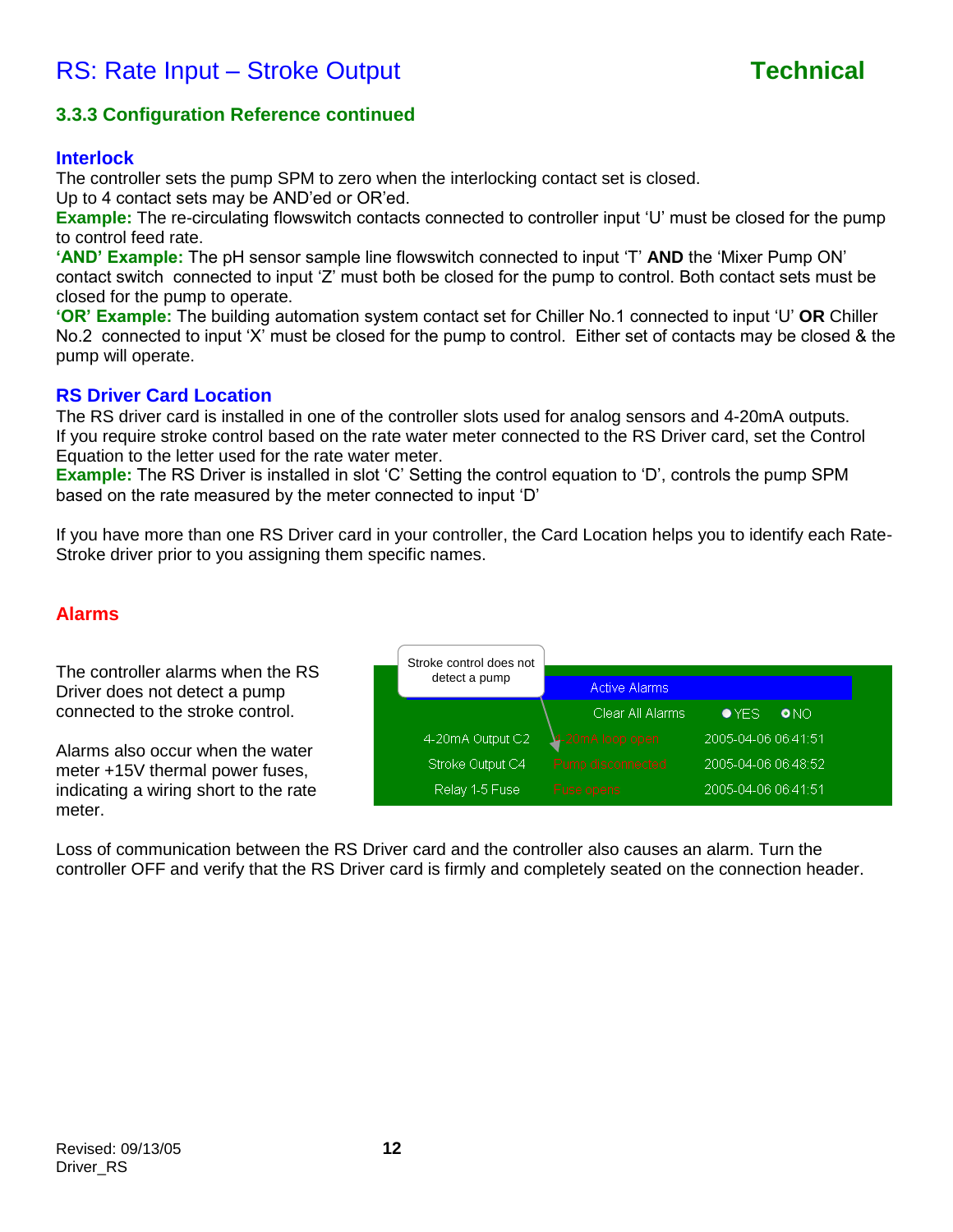### **3.3.4 Stroke Control using the Rate Meter**

When the Rate Meter part of the RS Driver card is used to control pump stroke rate, stroke rate is calculated on the RS Driver card.

The user set OFF & MAX setpoints are used to change the stroke rate as soon as the measured meter rate changes.

Whenever the RS Driver card is controlling using the onboard rate meter, the last line of the **Diagnostic** page alerts the user that the measured Rate issuer for Pump Control



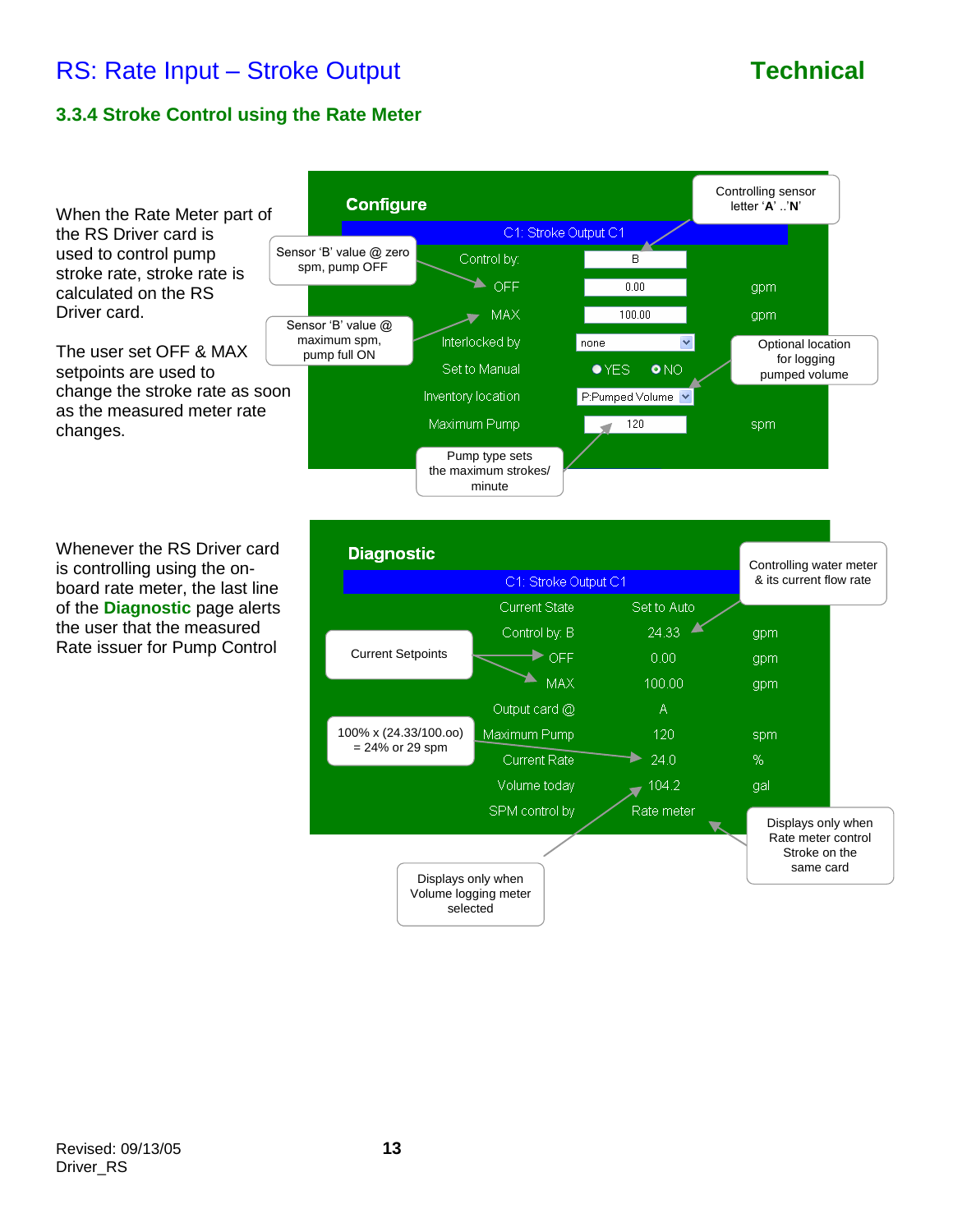## **3.4 Combining Stroke & Current Loop Controls**

The Rate Meter part of the RS Driver may be used independently in any way that any other controller sensor is used.

In this example the Rate Meter is used to control a 4-20mA current loop output.

The current loop settings are independent of any controller stroke control settings.

| <b>Configure</b>     |                               | Rate meters may also<br>be used to control<br>current loops       |
|----------------------|-------------------------------|-------------------------------------------------------------------|
| C2: 4-20mA Output C2 |                               |                                                                   |
| Control by:          | B                             |                                                                   |
| 4 mA Level           | 0.00                          | gpm                                                               |
| 20 mA Level          | 100.00                        | gpm                                                               |
| Interlocked by       | none                          |                                                                   |
| Set to Manual        | $\bullet$ YES<br>$\bullet$ NO |                                                                   |
|                      |                               |                                                                   |
|                      |                               | Current loop controls &<br>setpoints are<br>independent of stroke |
| <b>Diagnostic</b>    |                               | controls                                                          |
| C2: 4-20mA Output C2 |                               |                                                                   |
| <b>Current State</b> | Set to Auto                   |                                                                   |
| Control by: B        | 7.9                           | <b>mA</b>                                                         |
| 4 mA Level           | 0.00                          | gpm                                                               |
| 20 mA Level          | 100.00                        | gpm                                                               |
| Output card @        | C                             |                                                                   |

In this example, the Rate Meter is used to control a pump stroke control and a 4-20mA current.

The browser view automatically changes to reflect the use of the rate meter to control both outputs.

| 07:09:50<br>2005-04-06                  | <b>Alarm</b> | User No.1 | Stroke & Current<br>Loop Controls<br>may share a sensor |
|-----------------------------------------|--------------|-----------|---------------------------------------------------------|
| <b>Sensors &amp; Controlled Outputs</b> |              |           |                                                         |
| <b>B:</b> Rate meter                    | 24.30        | gpm       |                                                         |
| C1: Stroke Output C1                    | 28.8         | spm       |                                                         |
| C2: 4-20mA Output C2                    | 7.9          | lmA       |                                                         |
|                                         |              |           |                                                         |
| O: Feedwater                            | 0            | gal       |                                                         |
| 1: Chemical Pump                        | OFF.         | 0.0       | minutes                                                 |
|                                         |              |           |                                                         |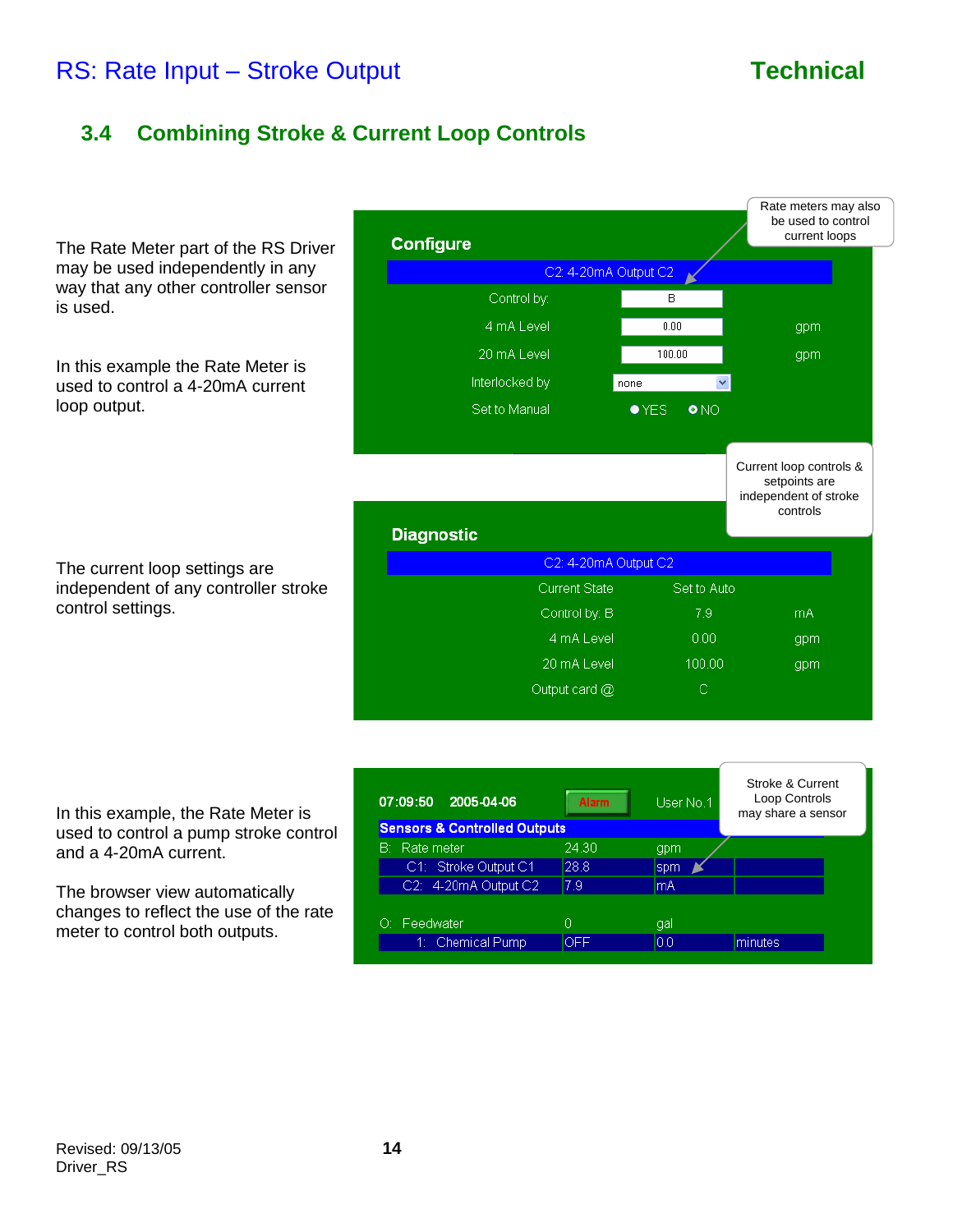## **3.6 Keypad Services**

Rate-Stroke controls involve the interaction of a controlling sensor and a pump stroke control. Monitoring and configuring this type of control typically uses the browser interface. A subset of the monitoring and configuration services is available through the keypad.

### **3.6.1 Rate Meter**

- **Diagnostic**: Duplicates information available using the browser with the exception of data logging parameters.
- **Alarms:** Duplicates information and controls available using the browser.

### **Calibration:** Unused. Re-directs the user to Configure for setting the 'K' Factor & Maximum flow rate.

**Configure:** The meter 'K' Factor is limited to be  $\geq$  0.1 and  $\leq$  1000. If you enter a value outside of this range, the 'K' Factor is unchanged. No error message is provided.

> The meter Maximum Rate is limited to be  $>= 1$  and  $<=1000$ . If you enter a value outside of this range, the Maximum Rate is unchanged. No error message is provided.

Rate-to-Volume compensation is supported for keypad users

### **3.6.2 Stroke Control**

**Diagnostics**: Displays Current State: Manual / Auto / Interlocked Output card @: Slot location for RS driver card. Control by: Controlling Sensor and current pump stroke rate OFF & MAXIMUM setpoints: units set to controlling sensor

**Configure:** Provides the following controls:

Manual-Auto Switch: Switching back to Auto from Manual, restores the previous setpoints. Control Equation view & edit: Control equation limited to a single sensor or Relay control value OFF & MAX setpoint view & edit: Stroke control by the rate meter is limited to 0 to 1000 GPM or LPM. Setpoints outside of the 0 to 1000 range are ignored,

leaving the setpoint unchanged

Interlock view & edit: Interlocked stroke controls are set to zero spm.

Place the stoke control into **Manual** mode to edit the following

Max Rate: The mechanical maximum stroke rate of the pump. Limited to be greater

or equal to 50sppm and not more than 400spm.

- Defaults to 60spm on driver card installation.
- Trim Stroke Rate: Calibrates the RS driver card clock. Nominally 30000. User adjustable +/-5% This value sets the strokes/minute accuracy. Typically set by the manufacturer and never modified.